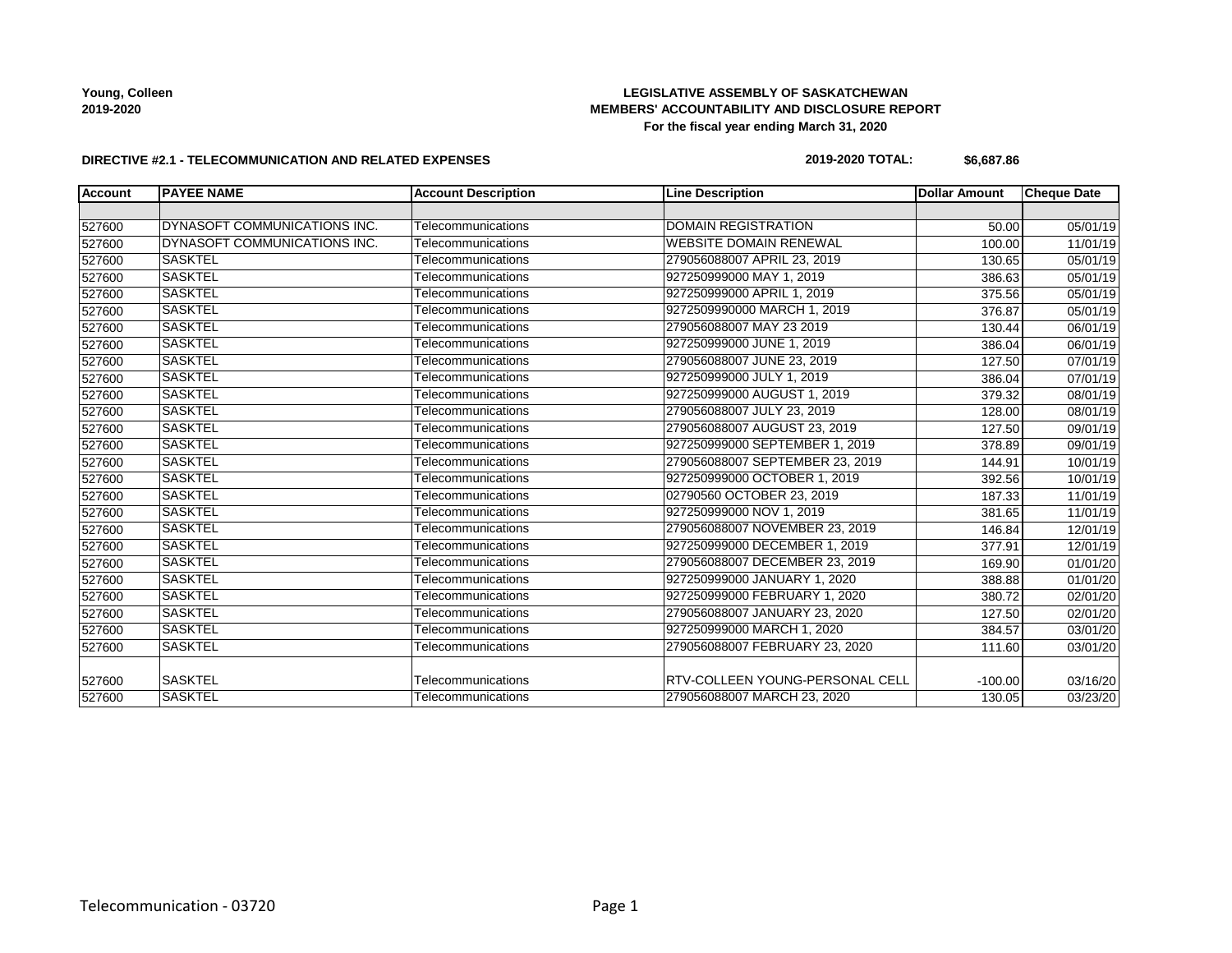### **LEGISLATIVE ASSEMBLY OF SASKATCHEWAN MEMBERS' ACCOUNTABILITY AND DISCLOSURE REPORT For the fiscal year ending March 31, 2020**

**DIRECTIVE #3.1 - MLA TRAVEL AND LIVING EXPENSES**

### **2019-2020 TOTAL: \$46,932.54**

| <b>Account</b> | <b>PAYEE NAME</b>     | <b>Account Description</b>  | <b>Line Description</b>               | <b>Dollar Amount</b> | <b>Cheque Date</b> |
|----------------|-----------------------|-----------------------------|---------------------------------------|----------------------|--------------------|
|                |                       |                             |                                       |                      |                    |
|                |                       |                             | APRIL 2019 MLA REGINA                 |                      |                    |
| 541900         | SMOTRA, ANDREA        | Elected Rep - Travel        | <b>ACCOMMODATION</b>                  | 1,500.00             | 04/01/19           |
|                |                       |                             | MAY 2019 MLA REGINA                   |                      |                    |
| 541900         | <b>SMOTRA, ANDREA</b> | Elected Rep - Travel        | <b>ACCOMMODATIONS</b>                 | 1,500.00             | 04/16/19           |
|                |                       |                             | JUNE 2019 MLA REGINA                  |                      |                    |
| 541900         | SMOTRA, ANDREA        | Elected Rep - Travel        | <b>ACCOMMODATIONS</b>                 | 1,500.00             | 05/15/19           |
|                |                       |                             | JULY 2019 MLA REGINA                  |                      |                    |
| 541900         | <b>SMOTRA, ANDREA</b> | Elected Rep - Travel        | <b>ACCOMMODATIONS</b>                 | 1,500.00             | 06/12/19           |
|                |                       |                             | AUGUST 2019 MLA REGINA                |                      |                    |
| 541900         | SMOTRA, ANDREA        | Elected Rep - Travel        | <b>ACCOMMODATIONS</b>                 | 1,500.00             | 07/17/19           |
|                |                       |                             | SEPTEMBER 2019 MLA REGINA             |                      |                    |
| 541900         | <b>SMOTRA, ANDREA</b> | <b>Elected Rep - Travel</b> | <b>ACCOMMODATIONS</b>                 | 1,500.00             | 08/19/19           |
|                |                       |                             | OCTOBER 2019 MLA REGINA               |                      |                    |
| 541900         | SMOTRA, ANDREA        | <b>Elected Rep - Travel</b> | <b>ACCOMMODATIONS</b>                 | 1,500.00             | 09/16/19           |
|                |                       |                             | NOVEMBER 2019 MLA REGINA              |                      |                    |
| 541900         | <b>SMOTRA, ANDREA</b> | <b>Elected Rep - Travel</b> | <b>ACCOMMODATIONS</b>                 | 1,500.00             | 10/08/19           |
|                |                       |                             | DECEMBER 2019 MLA REGINA              |                      |                    |
| 541900         | SMOTRA, ANDREA        | Elected Rep - Travel        | <b>ACCOMMODATIONS</b>                 | 1,500.00             | 11/18/19           |
|                |                       |                             | JANUARY 2020 MLA REGINA               |                      |                    |
| 541900         | SMOTRA, ANDREA        | Elected Rep - Travel        | <b>ACCOMMODATIONS</b>                 | 1,500.00             | 12/11/19           |
|                |                       |                             | FEBRUARY 2020 MLA REGINA              |                      |                    |
| 541900         | SMOTRA, ANDREA        | Elected Rep - Travel        | <b>ACCOMMODATIONS</b>                 | 1,500.00             | 01/10/20           |
|                |                       |                             | MARCH 2020 MLA REGINA                 |                      |                    |
| 541900         | <b>SMOTRA, ANDREA</b> | Elected Rep - Travel        | <b>ACCOMMODATIONS</b>                 | 1,500.00             | 03/03/20           |
| 541900         | YOUNG, COLLEEN L.     | <b>Elected Rep - Travel</b> | MLA TRAVEL APRIL 1 - 4, 2019          | 687.74               | 04/12/19           |
| 541900         | YOUNG, COLLEEN L.     | <b>Elected Rep - Travel</b> | <b>MLA TRAVEL APRIL 14 - 17, 2019</b> | 895.63               | 05/01/19           |
| 541900         | YOUNG, COLLEEN L.     | Elected Rep - Travel        | <b>MLA TRAVEL APRIL 7 - 11, 2019</b>  | 1,001.73             | 05/01/19           |
| 541900         | YOUNG, COLLEEN L.     | <b>Elected Rep - Travel</b> | MLA TRAVEL APRIL 29 - MAY 3, 2019     | 718.91               | 05/09/19           |
| 541900         | YOUNG, COLLEEN L.     | <b>Elected Rep - Travel</b> | MLA TRAVEL MAY 5 - 10, 2019           | 1,107.83             | 05/17/19           |
| 541900         | YOUNG, COLLEEN L.     | <b>Elected Rep - Travel</b> | MLA TRAVEL MAY 12 -16, 2019           | 1,001.73             | 06/01/19           |
| 541900         | YOUNG, COLLEEN L.     | <b>Elected Rep - Travel</b> | MLA TRAVEL JUNE 26/30, 2019           | 118.80               | 07/08/19           |
| 541900         | YOUNG, COLLEEN L.     | <b>Elected Rep - Travel</b> | MLA TRAVEL AUGUST 6 - 11, 2019        | 401.37               | 08/16/19           |
| 541900         | YOUNG, COLLEEN L.     | <b>Elected Rep - Travel</b> | MLA TRAVEL JULY 4 - 9, 2019           | 2,204.35             | 09/13/19           |
| 541900         | YOUNG, COLLEEN L.     | <b>Elected Rep - Travel</b> | MLA TRAVEL SEPTEMBER 1 - 7, 2019      | 931.30               | 09/13/19           |
| 541900         | YOUNG, COLLEEN L.     | <b>Elected Rep - Travel</b> | MLA TRAVEL SEPTEMBER 8 - 13, 2019     | 1,532.90             | 09/23/19           |
| 541900         | YOUNG, COLLEEN L.     | <b>Elected Rep - Travel</b> | MLA TRAVEL OCT 3-5 2019               | 754.20               | 10/04/19           |
| 541900         | YOUNG, COLLEEN L.     | <b>Elected Rep - Travel</b> | MLA TRAVEL OCTOBER 9 - 10, 2019       | 695.59               | 10/18/19           |
| 541900         | YOUNG, COLLEEN L.     | Elected Rep - Travel        | MLA TRAVEL OCT 27-NOV 1, 2019         | 1,271.20             | 11/02/19           |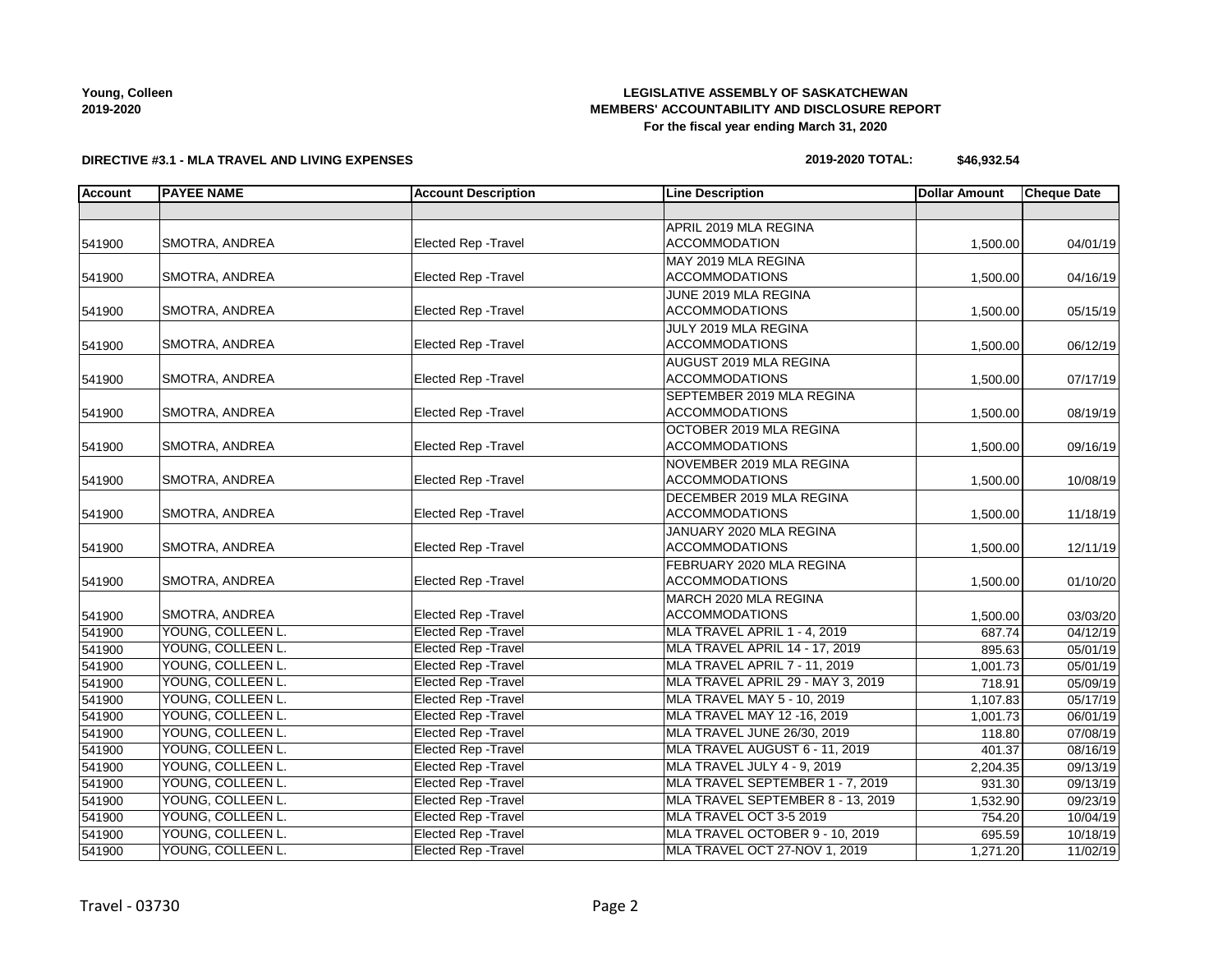| <b>Account</b> | <b>PAYEE NAME</b> | <b>Account Description</b>  | <b>Line Description</b>           | <b>Dollar Amount</b> | <b>Cheque Date</b> |
|----------------|-------------------|-----------------------------|-----------------------------------|----------------------|--------------------|
| 541900         | YOUNG, COLLEEN L. | <b>Elected Rep - Travel</b> | MLA TRAVEL NOV 3-16               | 1,593.35             | 11/22/19           |
|                |                   |                             |                                   |                      |                    |
| 541900         | YOUNG, COLLEEN L. | Elected Rep - Travel        | MLA TRAVEL NOVEMBER 17 - 21, 2019 | 1,059.35             | 11/28/19           |
|                |                   |                             |                                   |                      |                    |
| 541900         | YOUNG, COLLEEN L. | Elected Rep - Travel        | MLA TRAVEL NOVEMBER 24 - 30, 2019 | 1,125.69             | 12/05/19           |
| 541900         | YOUNG, COLLEEN L. | Elected Rep - Travel        | MLA TRAVEL DECEMBER 1 - 5, 2091   | 967.85               | 12/12/19           |
| 541900         | YOUNG, COLLEEN L. | Elected Rep - Travel        | MLA TRAVEL OCTOBER 22 - 26, 2019  | 3,264.27             | 12/12/19           |
| 541900         | YOUNG, COLLEEN L. | Elected Rep - Travel        | MLA TRAVEL DECEMBER 9-11, 2019    | 830.45               | 12/24/19           |
| 541900         | YOUNG, COLLEEN L. | <b>Elected Rep - Travel</b> | MLA TRAVEL JANUARY 7 - 10, 2020   | 875.10               | 01/22/20           |
| 541900         | YOUNG, COLLEEN L. | Elected Rep - Travel        | MLA TRAVEL JAN 19-21, 2020        | 819.15               | 02/01/20           |
| 541900         | YOUNG, COLLEEN L. | Elected Rep - Travel        | MLA TRAVEL FEBRUARY 2 - 4, 2020   | 798.55               | 02/12/20           |
| 541900         | YOUNG, COLLEEN L. | <b>Elected Rep - Travel</b> | MLA TRAVEL FEB 10-13, 2020        | 864.10               | 02/20/20           |
|                |                   |                             |                                   |                      |                    |
| 541900         | YOUNG, COLLEEN L. | Elected Rep - Travel        | MLA TRAVEL FEBRUARY 25 - 28, 2020 | 447.05               | 03/10/20           |
| 541900         | YOUNG, COLLEEN L. | <b>Elected Rep - Travel</b> | MLA TRAVEL MARCH 1 - 5, 2020      | 1,219.15             | 03/12/20           |
| 541900         | YOUNG, COLLEEN L. | Elected Rep - Travel        | MLA TRAVEL MARCH 8 - 12, 2020     | 1,032.15             | 03/19/20           |
| 541900         | YOUNG, COLLEEN L. | Elected Rep - Travel        | MLA TRAVEL MARCH 15, 2020         | 713.05               | 03/30/20           |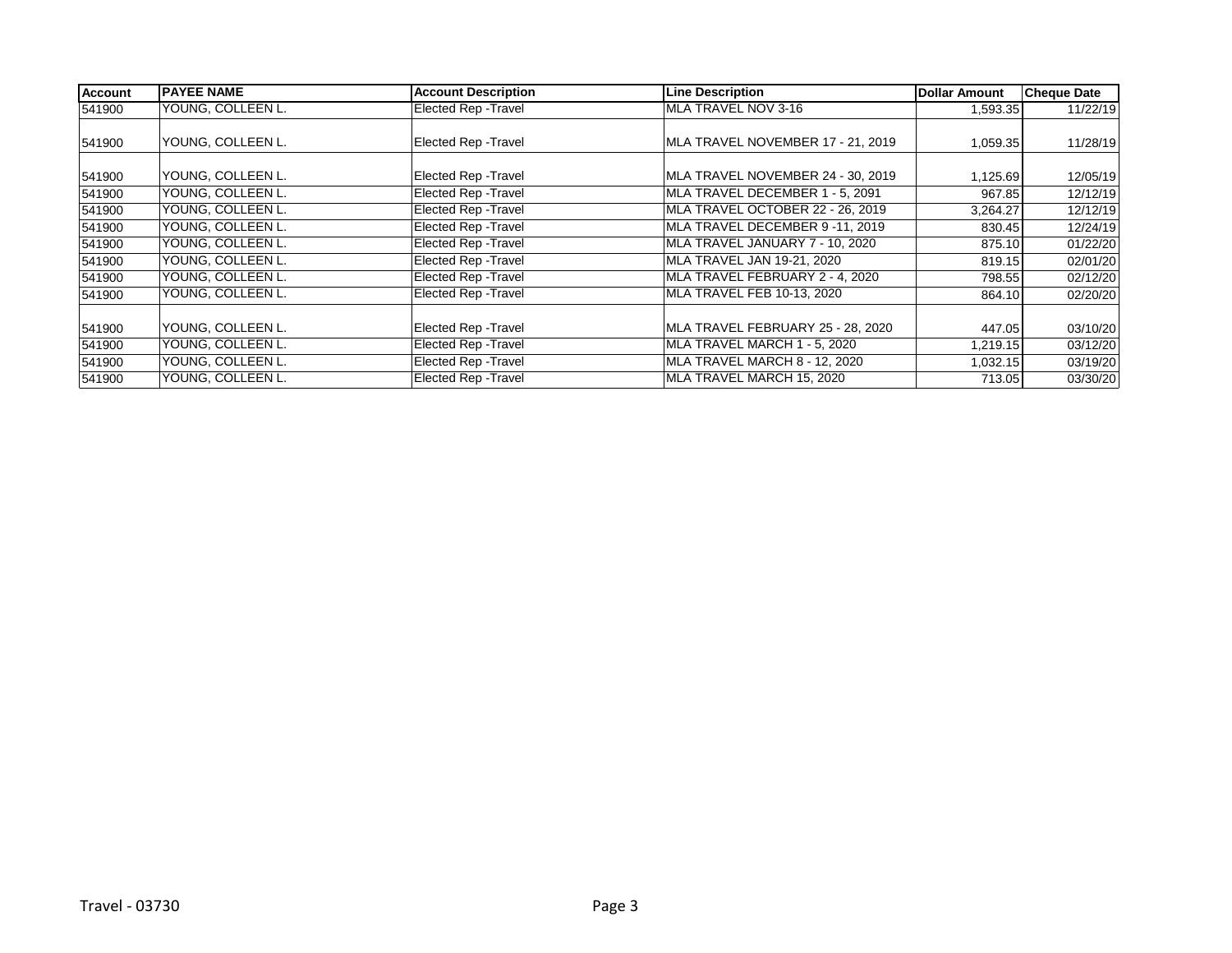**DIRECTIVE #4.1 - CONSTITUENCY SERVICE EXPENSES**

# **LEGISLATIVE ASSEMBLY OF SASKATCHEWAN MEMBERS' ACCOUNTABILITY AND DISCLOSURE REPORT For the fiscal year ending March 31, 2020**

**2019-2020 TOTAL: \$55,615.76**

| <b>Account</b>   | <b>PAYEE NAME</b>                                     | <b>Account Description</b>                                                 | <b>Line Description</b>                                  | <b>Dollar Amount</b> | <b>Cheque Date</b>   |
|------------------|-------------------------------------------------------|----------------------------------------------------------------------------|----------------------------------------------------------|----------------------|----------------------|
|                  |                                                       |                                                                            |                                                          |                      |                      |
| 522000           | 1537174 AB LTD.                                       | Rent of Ground, Buildings and Other Space   APRIL 2019 MLA OFFICE RENT     |                                                          | 1,250.00             | 04/01/19             |
| 522000           | 1537174 AB LTD.                                       | Rent of Ground, Buildings and Other Space   MAY 2019 MLA OFFICE RENT       |                                                          | 1,250.00             | 04/12/19             |
| 522000           | 1537174 AB LTD.                                       | Rent of Ground, Buildings and Other Space JUNE 2019 MLA OFFICE RENT        |                                                          | 1,250.00             | 05/15/19             |
| 522000           | 1537174 AB LTD.                                       | Rent of Ground, Buildings and Other Space JULY 2019 MLA OFFICE RENT        |                                                          | 1,200.00             | 06/25/19             |
| 522000           | 1537174 AB LTD.                                       | Rent of Ground, Buildings and Other Space   AUGUST 2019 MLA OFFICE RENT    |                                                          | 1,200.00             | 07/18/19             |
| 522000           | 1537174 AB LTD.                                       | Rent of Ground, Buildings and Other Space                                  | SEPTEMBER 2019 MLA OFFICE RENT                           | 1,200.00             | 08/02/19             |
| 522000           | 1537174 AB LTD.                                       | Rent of Ground, Buildings and Other Space                                  | OCTOBER 2019 MLA OFFICE RENT                             | 1,200.00             | 09/10/19             |
| 522000           | 1537174 AB LTD.                                       | Rent of Ground, Buildings and Other Space   NOVEMBER 2019 MLA OFFICE RENT  |                                                          | 1,200.00             | 10/01/19             |
| 522000           | 1537174 AB LTD.                                       | Rent of Ground, Buildings and Other Space   DECEMBER 2019 MLA OFFICE RENT  |                                                          | 1,200.00             | 11/05/19             |
| 522000           | 1537174 AB LTD.                                       | Rent of Ground, Buildings and Other Space   AUGUST 2019 RENT ADJUSTMENT    |                                                          | 250.00               | 12/13/19             |
| 522000           | 1537174 AB LTD.                                       | Rent of Ground, Buildings and Other Space   JANUARY 2020 MLA OFFICE RENT   |                                                          | 1,250.00             | 12/13/19             |
| 522000           | 1537174 AB LTD.                                       | Rent of Ground, Buildings and Other Space   FEBRUARY 2020 MLA OFFICE RENT  |                                                          | 1,250.00             | 01/10/20             |
| 522000           | 1537174 AB LTD.                                       | Rent of Ground, Buildings and Other Space                                  | MARCH 2020 MLA OFFICE RENT                               | 1,250.00             | 02/07/20             |
| 522000           | MARSHALL, TOWN OF                                     | Rent of Ground, Buildings and Other Space                                  | <b>HALL RENTAL</b>                                       | 250.00               | 03/01/20             |
| 522300           | MAZENTERTAINMENT                                      | Rent of Other Equipment and Material                                       | <b>SOUND EQUIPMENT RENTAL</b>                            | 168.00               | 03/01/20             |
| 522500           | ELLIOTT INSURANCE SERVICES LTD.                       | <b>Insurance Premiums</b>                                                  | INSURANCE 2019-20 C70114658-8                            | 509.86               | 12/03/19             |
| 522700           | SASKPOWER CORPORATION                                 | Utilities - Electricity and Nat Gas                                        | 510003261458 APRIL 23, 2019                              | 46.60                | 05/01/19             |
| 522700           | SASKPOWER CORPORATION                                 | Utilities - Electricity and Nat Gas                                        | 510003261458 MAY 22, 2019                                | 159.81               | 06/01/19             |
| 522700           | SASKPOWER CORPORATION<br><b>SASKPOWER CORPORATION</b> | Utilities - Electricity and Nat Gas<br>Utilities - Electricity and Nat Gas | 510003261458 JUNE 21, 2019<br>510003261458 JULY 23, 2019 | 199.49               | 07/01/19             |
| 522700           | SASKPOWER CORPORATION                                 | Utilities - Electricity and Nat Gas                                        | 510003261458 AUGUST 22, 2019                             | 129.86<br>123.35     | 08/01/19<br>09/01/19 |
| 522700<br>522700 | SASKPOWER CORPORATION                                 | Utilities - Electricity and Nat Gas                                        | 510003261458 SEPTEMBER 23, 2019                          | 341.28               |                      |
| 522700           | SASKPOWER CORPORATION                                 | Utilities - Electricity and Nat Gas                                        | 510003261458 OCTOBER 22, 2019                            | 129.86               | 10/01/19<br>11/01/19 |
| 522700           | SASKPOWER CORPORATION                                 | Utilities - Electricity and Nat Gas                                        | 510003261458 NOVEMBER 22, 2019                           | 124.17               | 12/01/19             |
|                  |                                                       |                                                                            |                                                          |                      |                      |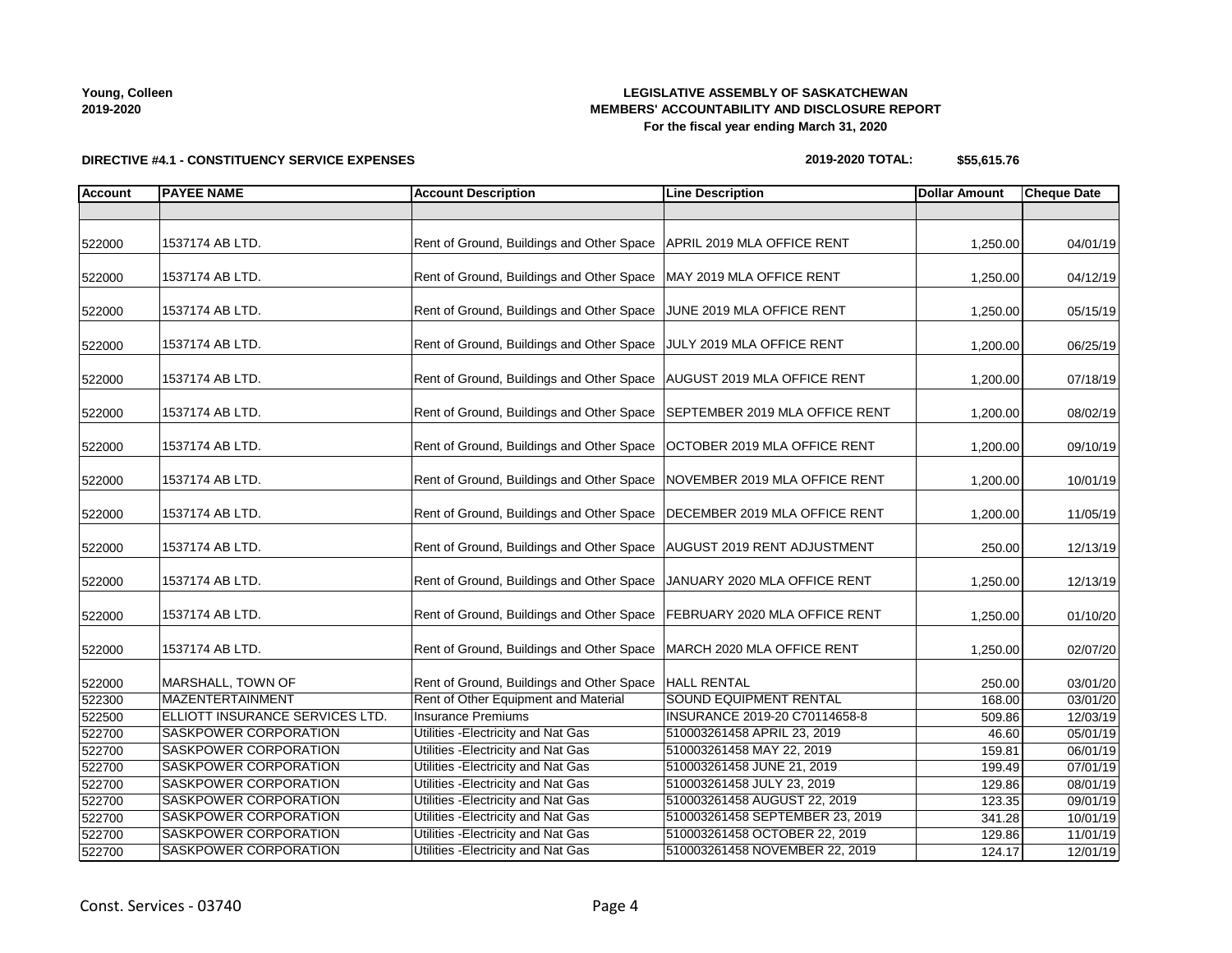| <b>Account</b> | <b>PAYEE NAME</b>            | <b>Account Description</b>              | <b>Line Description</b>        | <b>Dollar Amount</b> | <b>Cheque Date</b>    |
|----------------|------------------------------|-----------------------------------------|--------------------------------|----------------------|-----------------------|
| 522700         | <b>SASKPOWER CORPORATION</b> | Utilities - Electricity and Nat Gas     | 510003261458 DECEMBER 20, 2019 | 258.08               | 01/01/20              |
| 522700         | SASKPOWER CORPORATION        | Utilities - Electricity and Nat Gas     | 510003261458 JANUARY 22, 2020  | 156.62               | 02/01/20              |
| 522700         | SASKPOWER CORPORATION        | Utilities - Electricity and Nat Gas     | 510003261458 FEBRUARY 21, 2020 | 140.18               | 03/01/20              |
| 522700         | SASKPOWER CORPORATION        | Utilities - Electricity and Nat Gas     | 510003261458 MARCH 23, 2020    | 210.61               | 03/23/20              |
| 525000         | CANADA POST CORPORATION      | Postal, Courier, Freight and Related    | <b>POSTAGE</b>                 | 1,477.91             | 09/01/19              |
| 525000         | SASKATCHEWAN PARTY CAUCUS    | Postal, Courier, Freight and Related    | <b>POSTAGE</b>                 | 45.57                | 09/01/19              |
| 525000         | YOUNG, COLLEEN L.            | Postal, Courier, Freight and Related    | <b>REIMB: POSTAGE</b>          | 94.50                | 12/06/19              |
| 530000         | <b>KINGDOM MIND MEDIA</b>    | <b>Communications Development Costs</b> | <b>SIGN CREATION - NO GST</b>  | 286.00               | 02/01/20              |
| 530300         | MARU GROUP CANADA INC.       | Primary Research/Focus group            | Ad Hoc Research                | 632.92               | 05/01/19              |
| 530300         | MARU GROUP CANADA INC.       | Primary Research/Focus group            | Ad Hoc Research                | 632.92               | 08/01/19              |
| 530300         | MARU GROUP CANADA INC.       | Primary Research/Focus group            | AD HOC RESEARCH                | 661.16               | 11/01/19              |
| 530300         | MARU GROUP CANADA INC.       | Primary Research/Focus group            | Ad Hoc Research                | 661.16               | 03/01/20              |
|                | 20-TWENTY.CA MARKETING       |                                         |                                |                      |                       |
| 530500         | <b>CORPORATION</b>           | <b>Media Placement</b>                  | <b>ADVERTISING</b>             | 3,872.00             | 05/01/19              |
|                | 20-TWENTY.CA MARKETING       |                                         |                                |                      |                       |
| 530500         | <b>CORPORATION</b>           | Media Placement                         | <b>ADVERTISING</b>             | 1,098.00             | 06/01/19              |
|                | 20-TWENTY.CA MARKETING       |                                         |                                |                      |                       |
| 530500         | <b>CORPORATION</b>           | Media Placement                         | <b>ADVERTISING</b>             | 1,098.00             | 07/01/19              |
|                | 20-TWENTY.CA MARKETING       |                                         |                                |                      |                       |
| 530500         | <b>CORPORATION</b>           | Media Placement                         | <b>ADVERTISING</b>             | 1,098.00             | 08/01/19              |
|                | 20-TWENTY.CA MARKETING       |                                         |                                |                      |                       |
| 530500         | <b>CORPORATION</b>           | Media Placement                         | <b>ADVERTISING</b>             | 1,098.00             | 08/19/19              |
|                | 20-TWENTY.CA MARKETING       |                                         |                                |                      |                       |
| 530500         | <b>CORPORATION</b>           | Media Placement                         | <b>ADVERTISING</b>             | 1,098.00             | 09/16/19              |
|                | 20-TWENTY.CA MARKETING       |                                         |                                |                      |                       |
| 530500         | <b>CORPORATION</b>           | Media Placement                         | <b>ADVERTISING</b>             | 1,098.00             | 11/11/19              |
|                | 20-TWENTY.CA MARKETING       |                                         |                                |                      |                       |
| 530500         | <b>CORPORATION</b>           | Media Placement                         | <b>ADVERTISING</b>             | 1,098.00             | 01/01/20              |
|                | 20-TWENTY.CA MARKETING       |                                         |                                |                      |                       |
| 530500         | <b>CORPORATION</b>           | <b>Media Placement</b>                  | <b>ADVERTISING</b>             | 1,098.00             | 02/03/20              |
|                | 20-TWENTY.CA MARKETING       |                                         |                                |                      |                       |
| 530500         | <b>CORPORATION</b>           | <b>Media Placement</b>                  | <b>ADVERTISING</b>             | 1,098.00             | 03/02/20              |
| 530500         | MARSHALL, TOWN OF            | Media Placement                         | <b>ADVERTISING</b>             | 500.00               | 02/01/20              |
| 530500         | <b>MERIDIAN SOURCE</b>       | Media Placement                         | <b>ADVERTISING</b>             | 558.00               | 05/01/19              |
| 530500         | <b>MERIDIAN SOURCE</b>       | <b>Media Placement</b>                  | <b>ADVERTISING</b>             | 147.50               | 05/09/19              |
| 530500         | <b>MERIDIAN SOURCE</b>       | <b>Media Placement</b>                  | <b>ADVERTISING</b>             | 558.00               | $\overline{07/0}1/19$ |
| 530500         | <b>MERIDIAN SOURCE</b>       | Media Placement                         | ADVERTISING                    | 197.50               | 07/01/19              |
| 530500         | <b>MERIDIAN SOURCE</b>       | Media Placement                         | ADVERTISING                    | 558.00               | 08/01/19              |
| 530500         | <b>MERIDIAN SOURCE</b>       | Media Placement                         | <b>ADVERTISING</b>             | 177.50               | 08/15/19              |
| 530500         | <b>MERIDIAN SOURCE</b>       | <b>Media Placement</b>                  | <b>ADVERTISING</b>             | 697.50               | 09/01/19              |
| 530500         | <b>MERIDIAN SOURCE</b>       | Media Placement                         | <b>ADVERTISING</b>             | 697.50               | 10/01/19              |
| 530500         | <b>MERIDIAN SOURCE</b>       | Media Placement                         | ADVERTISING                    | 558.00               | 10/01/19              |
| 530500         | <b>MERIDIAN SOURCE</b>       | Media Placement                         | <b>ADVERTISING</b>             | 97.50                | 10/01/19              |
| 530500         | <b>MERIDIAN SOURCE</b>       | <b>Media Placement</b>                  | <b>ADVERTISING</b>             | 697.50               | 11/01/19              |
| 530500         | <b>MERIDIAN SOURCE</b>       | <b>Media Placement</b>                  | <b>ADVERTISING</b>             | 287.50               | 11/07/19              |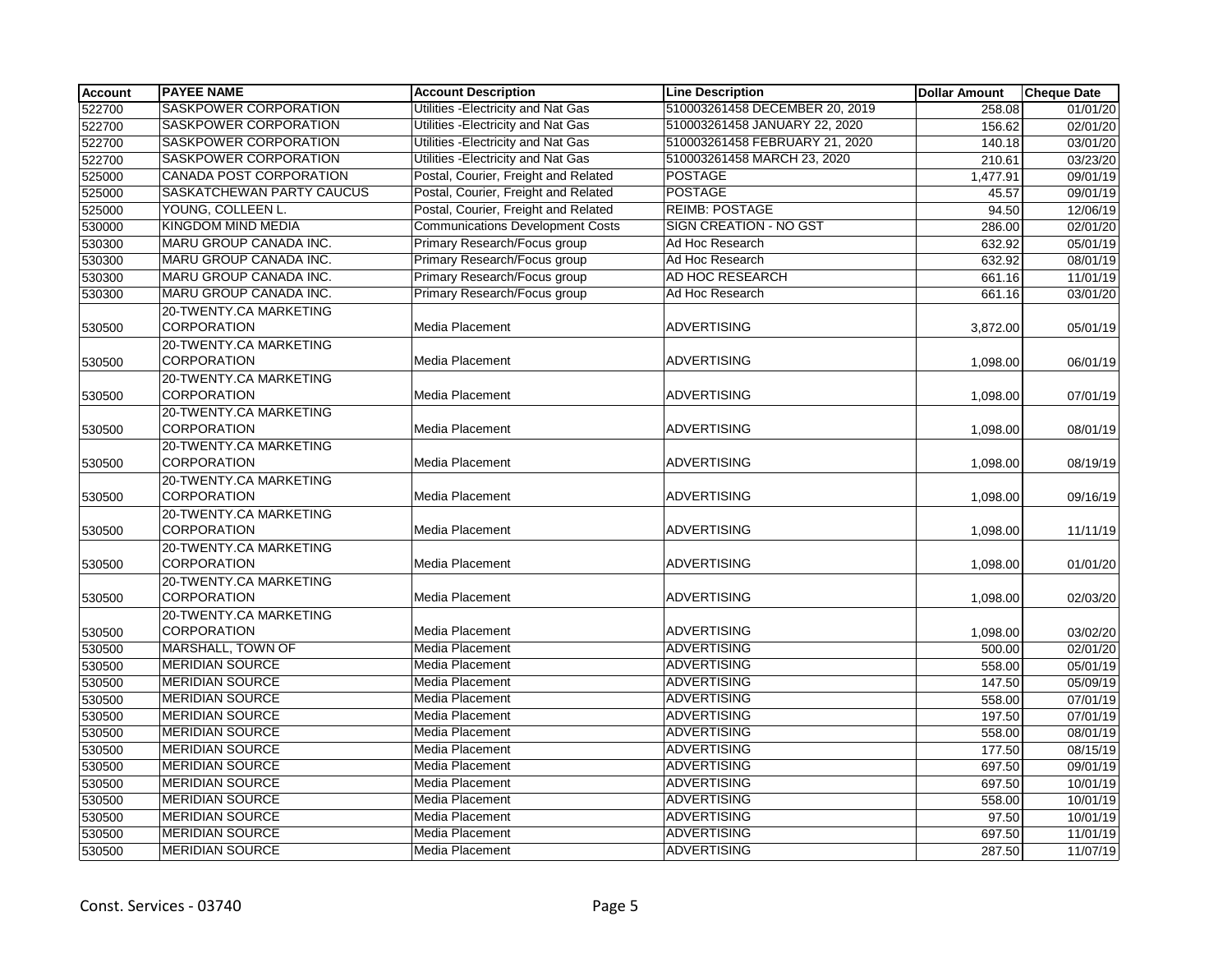| <b>Account</b> | <b>PAYEE NAME</b>                         | <b>Account Description</b>  | <b>Line Description</b>          | <b>Dollar Amount</b> | <b>Cheque Date</b> |
|----------------|-------------------------------------------|-----------------------------|----------------------------------|----------------------|--------------------|
| 530500         | <b>MERIDIAN SOURCE</b>                    | Media Placement             | <b>ADVERTISING</b>               | 558.00               | 12/01/19           |
| 530500         | <b>MERIDIAN SOURCE</b>                    | Media Placement             | <b>ADVERTISING</b>               | 252.50               | 12/12/19           |
| 530500         | <b>MERIDIAN SOURCE</b>                    | Media Placement             | <b>ADVERTISING</b>               | 712.50               | 02/01/20           |
| 530500         | <b>MERIDIAN SOURCE</b>                    | Media Placement             | <b>ADVERTISING</b>               | 570.00               | 03/01/20           |
| 530500         | MERIDIAN SOURCE                           | Media Placement             | <b>ADVERTISING</b>               | 177.50               | 03/12/20           |
| 530500         | <b>MERIDIAN SOURCE</b>                    | Media Placement             | <b>ADVERTISING</b>               | 570.00               | 03/26/20           |
| 530500         | NORTHERN PRIDE PUBLICATIONS LTD.          | Media Placement             | <b>ADVERTISING</b>               | 149.00               | 01/01/20           |
| 530500         | <b>REID &amp; WRIGHT ADVERTISING</b>      | Media Placement             | <b>ADVERTISING - NO GST</b>      | 456.00               | 06/06/19           |
| 530500         | <b>REID &amp; WRIGHT ADVERTISING</b>      | Media Placement             | ADVERTISING - NO GST             | 456.00               | 07/02/19           |
| 530500         | <b>REID &amp; WRIGHT ADVERTISING</b>      | Media Placement             | <b>ADVERTISING NO GST</b>        | 1,038.00             | 08/01/19           |
| 530500         | <b>REID &amp; WRIGHT ADVERTISING</b>      | Media Placement             | <b>ADVERTISING NO GST</b>        | 456.00               | 08/01/19           |
| 530500         | <b>REID &amp; WRIGHT ADVERTISING</b>      | Media Placement             | <b>ADVERTISING - NO GST</b>      | 114.00               | 09/01/19           |
| 530500         | <b>REID &amp; WRIGHT ADVERTISING</b>      | Media Placement             | <b>ADVERTISING</b>               | 342.00               | 11/01/19           |
| 530500         | <b>REID &amp; WRIGHT ADVERTISING</b>      | Media Placement             | <b>ADVERTISING - NO GST</b>      | 456.00               | 11/18/19           |
| 530500         | <b>REID &amp; WRIGHT ADVERTISING</b>      | Media Placement             | ADVERTISING - NO GST             | 456.00               | 12/16/19           |
| 530500         | <b>REID &amp; WRIGHT ADVERTISING</b>      | Media Placement             | <b>ADVERTISING</b>               | 456.00               | 02/11/20           |
| 530500         | <b>REID &amp; WRIGHT ADVERTISING</b>      | Media Placement             | <b>ADVERTISING - NO GST</b>      | 456.00               | 03/09/20           |
|                | STINGRAY RADIO INC./RADIO STINGRAY        |                             |                                  |                      |                    |
| 530500         | INC.                                      | Media Placement             | <b>ADVERTISING</b>               | 340.00               | 01/01/20           |
|                | STINGRAY RADIO INC./RADIO STINGRAY        |                             |                                  |                      |                    |
| 530500         | INC.                                      | Media Placement             | <b>ADVERTISING</b>               | 340.00               | 01/01/20           |
| 530500         | <b>Y'S MARKETING</b>                      | Media Placement             | <b>ADVERTISING</b>               | 99.00                | 12/11/19           |
| 530800         | RAM PRINTING & PROMOTIONS INC.            | Publications                | <b>NEWSLETTERS</b>               | 4,175.00             | 06/12/19           |
| 530900         | <b>RAM PRINTING &amp; PROMOTIONS INC.</b> | <b>Promotional Items</b>    | <b>GRADUATION CARDS - NO GST</b> | 293.00               | 05/07/19           |
| 530900         | YOUNG, COLLEEN L.                         | <b>Promotional Items</b>    | REIMB: WREATH                    | 75.00                | 12/06/19           |
| 542000         | <b>PATTERSON, TRACY</b>                   | Travel                      | C.A. TRAVEL APRIL 15, 2019       | 97.50                | 05/01/19           |
| 555000         | <b>CORPORATE EXPRESS</b>                  | Other Material and Supplies | <b>OFFICE SUPPLIES</b>           | 93.14                | 11/13/19           |
| 555000         | <b>CORPORATE EXPRESS</b>                  | Other Material and Supplies | <b>OFFICE SUPPLIES</b>           | 269.22               | 12/10/19           |
| 555000         | <b>CORPORATE EXPRESS</b>                  | Other Material and Supplies | <b>OFFICE SUPPLIES</b>           | 211.98               | 01/02/20           |
| 555000         | YOUNG, COLLEEN L.                         | Other Material and Supplies | <b>REIMB: OFFICE SUPPLIES</b>    | 41.99                | 12/06/19           |
| 555000         | YOUNG, COLLEEN L.                         | Other Material and Supplies | <b>REIMB: OFFICE SUPPLIES</b>    | 28.52                | 03/01/20           |